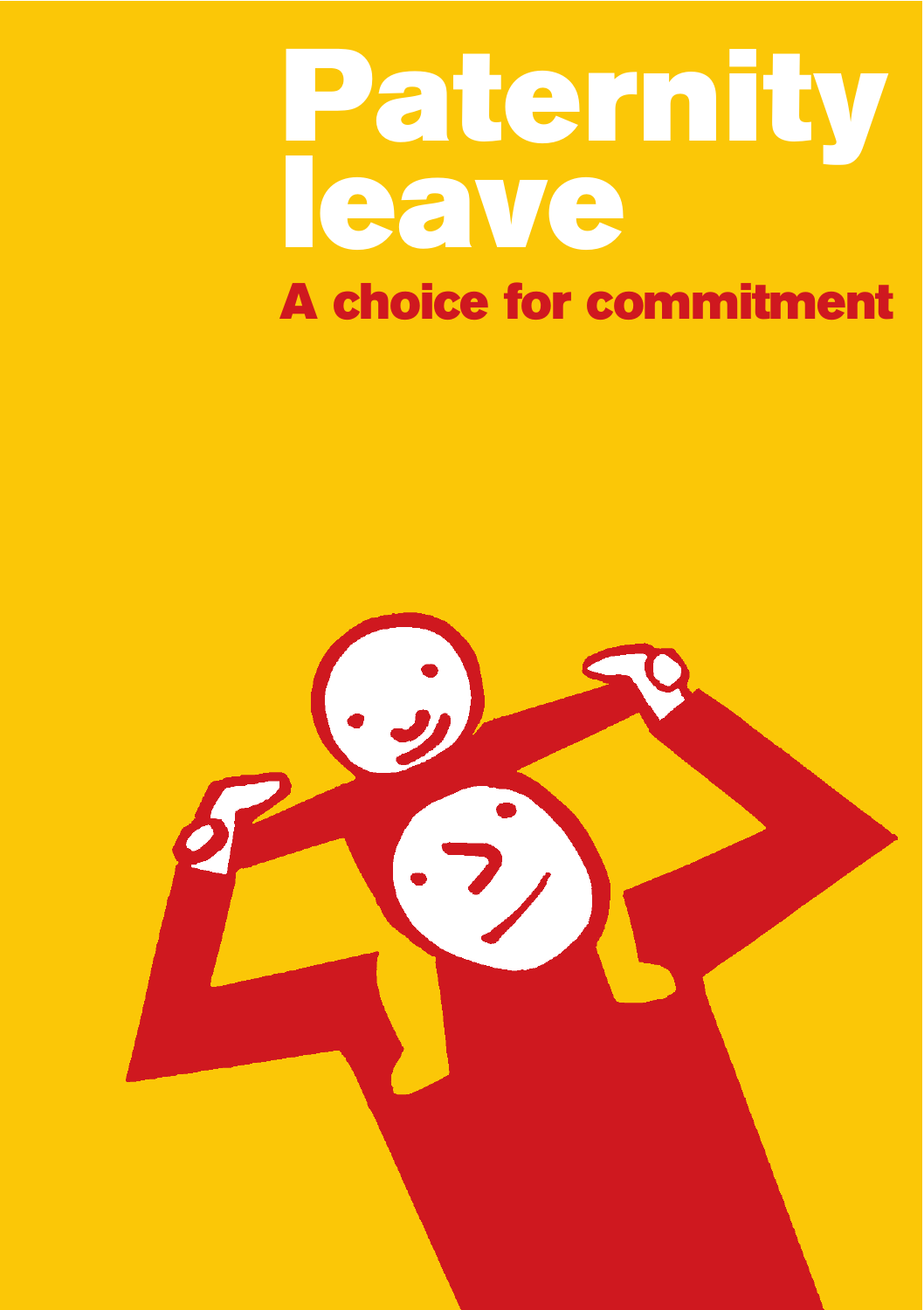# **10 days to be there**

**"**

**Did you know paternity leave has been extended from 3 to 10 days since 1 July 2002?**

**Nowadays fathers want to spend more time with their child, and rightly so! They want to be involved from the moment of birth.**

**The very first days of a child's life are an exceptional life experience, a magical moment when a new relationship begins and the couple and the family find a new balance in life.**

**Time spent with a newborn child is not only a happy and enriching experience, it also brings about a great feeling of bonding and commitment.**

**The new paternity leave allows you seven more days to enjoy those very first moments to the fullest. "**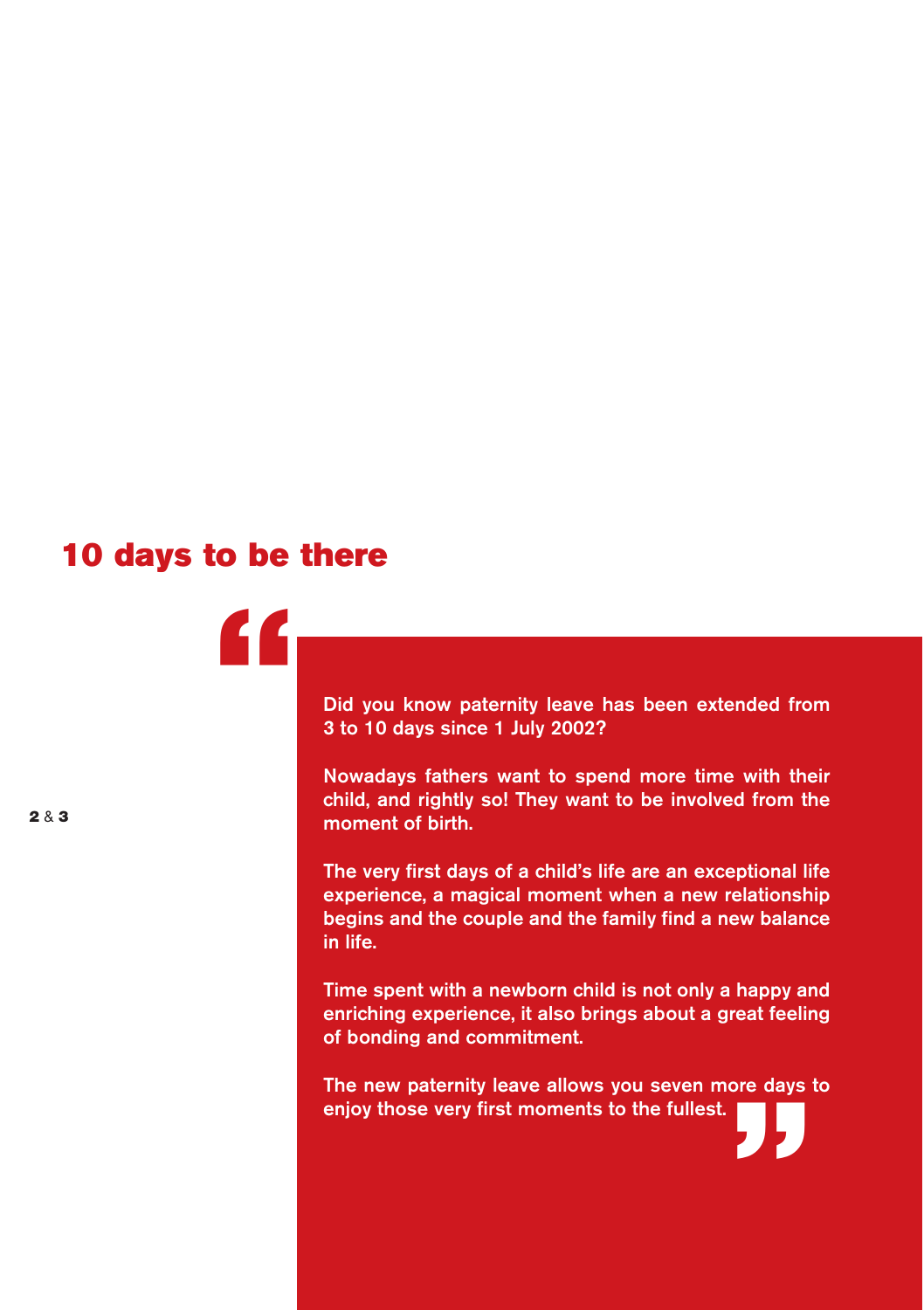# **Being there from the very first days**

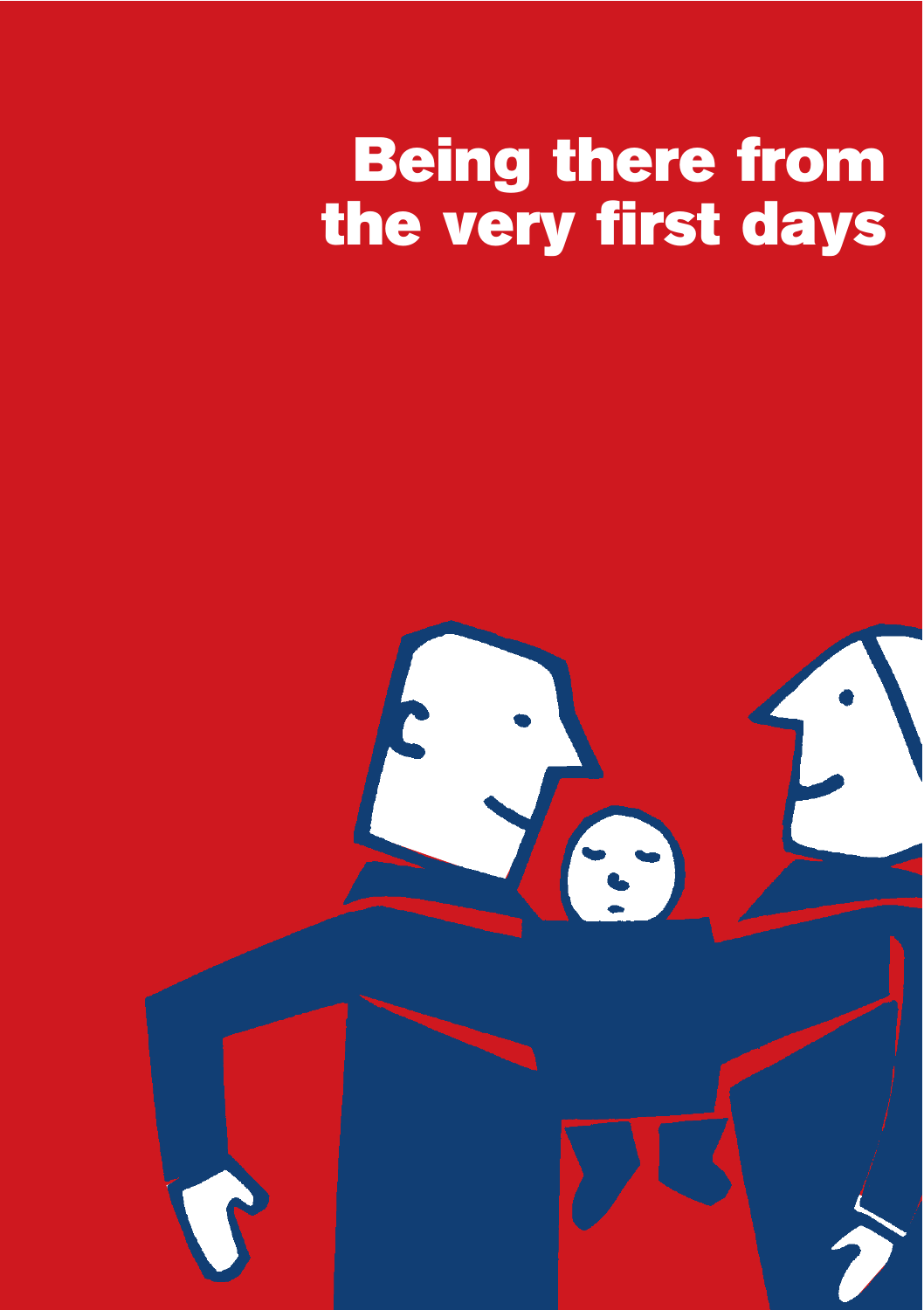**Since July of 2002, fathers are entitled to 10 days of paternity leave in the course of the month following the child's birth. This new right aimed at balancing work and the quality of living is an answer to a fundamental need : more and more fathers want to be involved from the very first days by taking paternity leave.** 

## **Living at the baby's rhythm**

**!**

Feeling its little heart beating, comforting its first tears, giving it its first baths… It's sharing the mother's emotions surrounding the arrival of the newly born child, but also sharing her tiredness. It's playing an active part in the irreplaceable early moments. More and more fathers want to experience this to the fullest.

*« For me, it was important to take the time and to be available from the start, from the moment of arrival from the maternity hospital. There are so many things to do… I wouldn't have let anyone else do it for me, even if it's not exactly a relaxing time ! »*

Pierre, father of Hugo, 9 months.



## **A baby changes your life**

Stocking the fridge, going to the chemist's, preparing the bottles, operating one or two washing machines, a quick vacuuming before family and friends come to visit between baths, naps and bottles… Don't forget completing and sending in all those forms: municipality administration, health service, insurance… driving big brother to soccer training, decorating the baby's room, getting the birth announcement cards printed, taking time for a cuddle and sit back for a while…

*« Arranging your time is a real challenge with a newborn child! It's a lot easier with two… »* Dimitri, father of three, including 3-month-old Julie.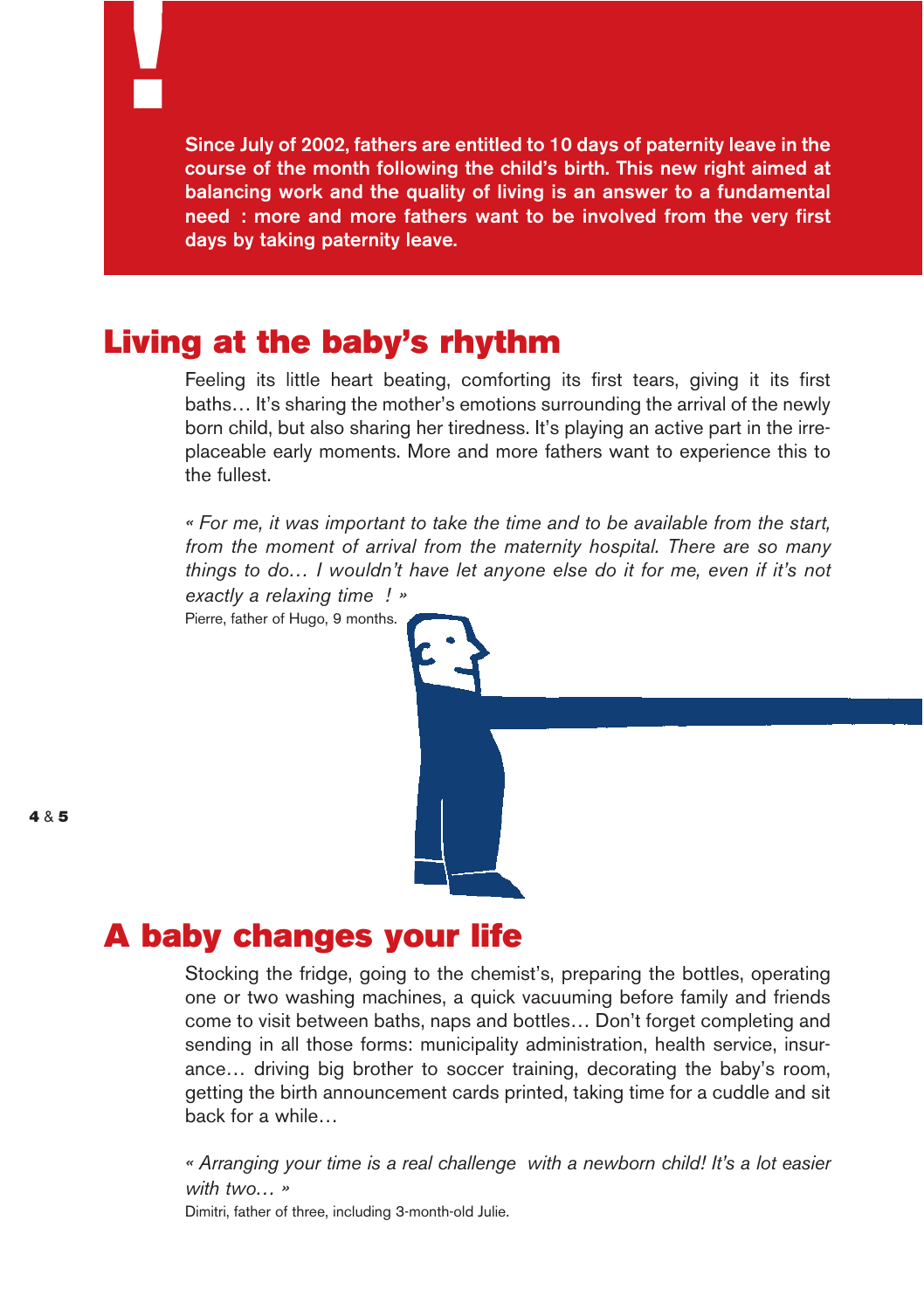## **Being there from the very first days**

The birth of a child is an important change in the life of the father as well as the mother's. Being present also means handling this turnabout together, gradually adapting to new demands, and being able to enjoy the calm after the storm… The days and weeks following the birth are the perfect time for establishing a quality relationship with the baby, to get organized and to start the adventure.

*« Becoming a dad means discovering a new daily role, being responsible 24 hours a day ! Taking the time to welcome my daughter was like bringing her into the world myself, my way… »* Jérôme, father of Clara, 6 months.

## **Another parent, different and yet equal !**

Walks, bottles or tickling: from the very beginning the father creates a special bond with his child. Different from the mother's. It has been determined babies communicate differently with their parents. Discovering a different type of relationship is important for its development, the balance in the couple and in the family.



*« Today's fathers dare to engage themselves in the development of their child. »* Marcel Rufo, child psychiatrist.

## **More time, less stress**

More time, less stress. Paternity leave allows a good start in a serene climate, a plus for all family members, making it easier to adapt to the new rhythm and to go back to work in a more relaxed manner.

*« Family harmony is good for the work situation. Paternity leave is aimed at a better balance and a fairer repartition of family obligations. »* Patrick, manager of an SME and father of two.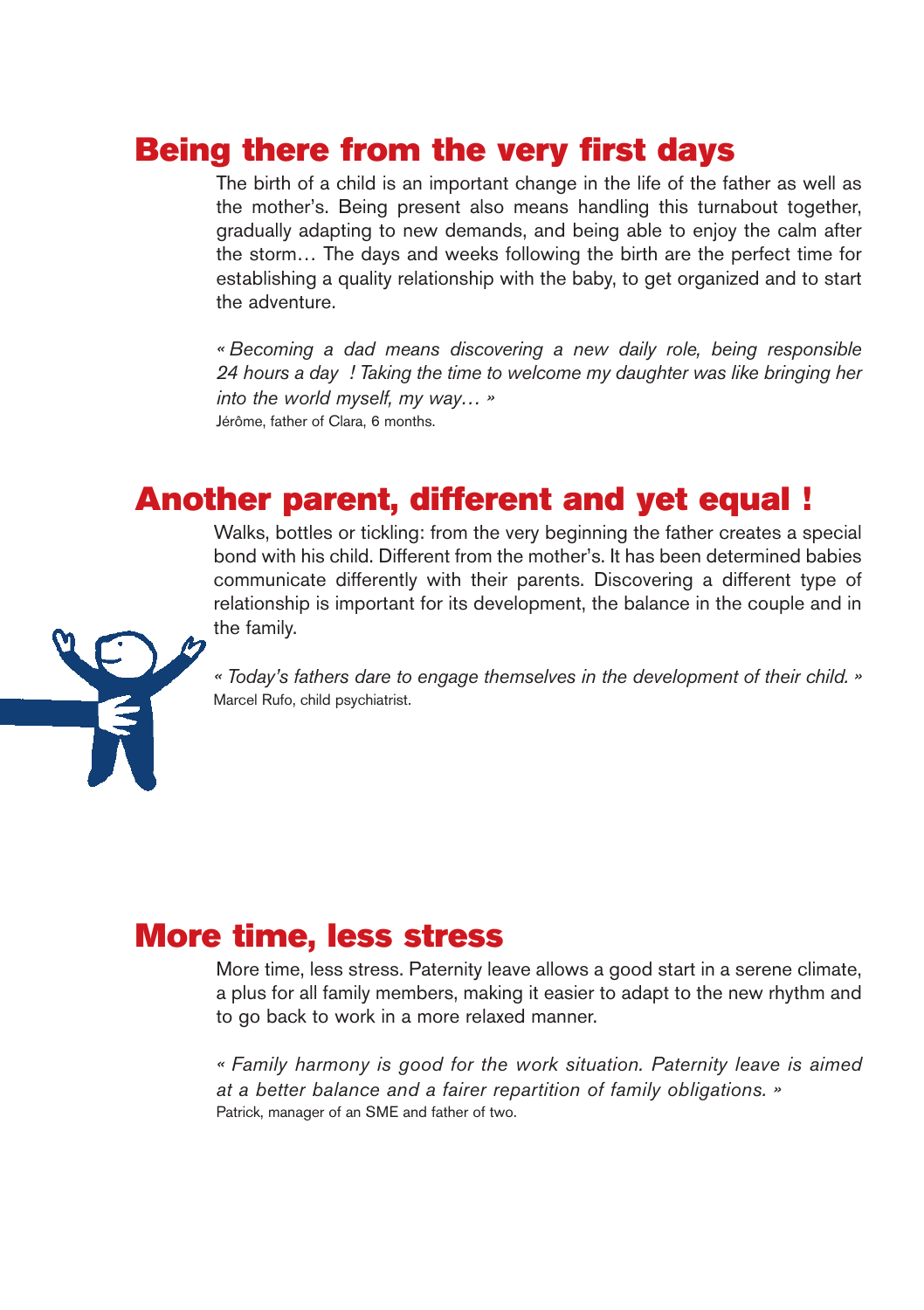# **Active father ?**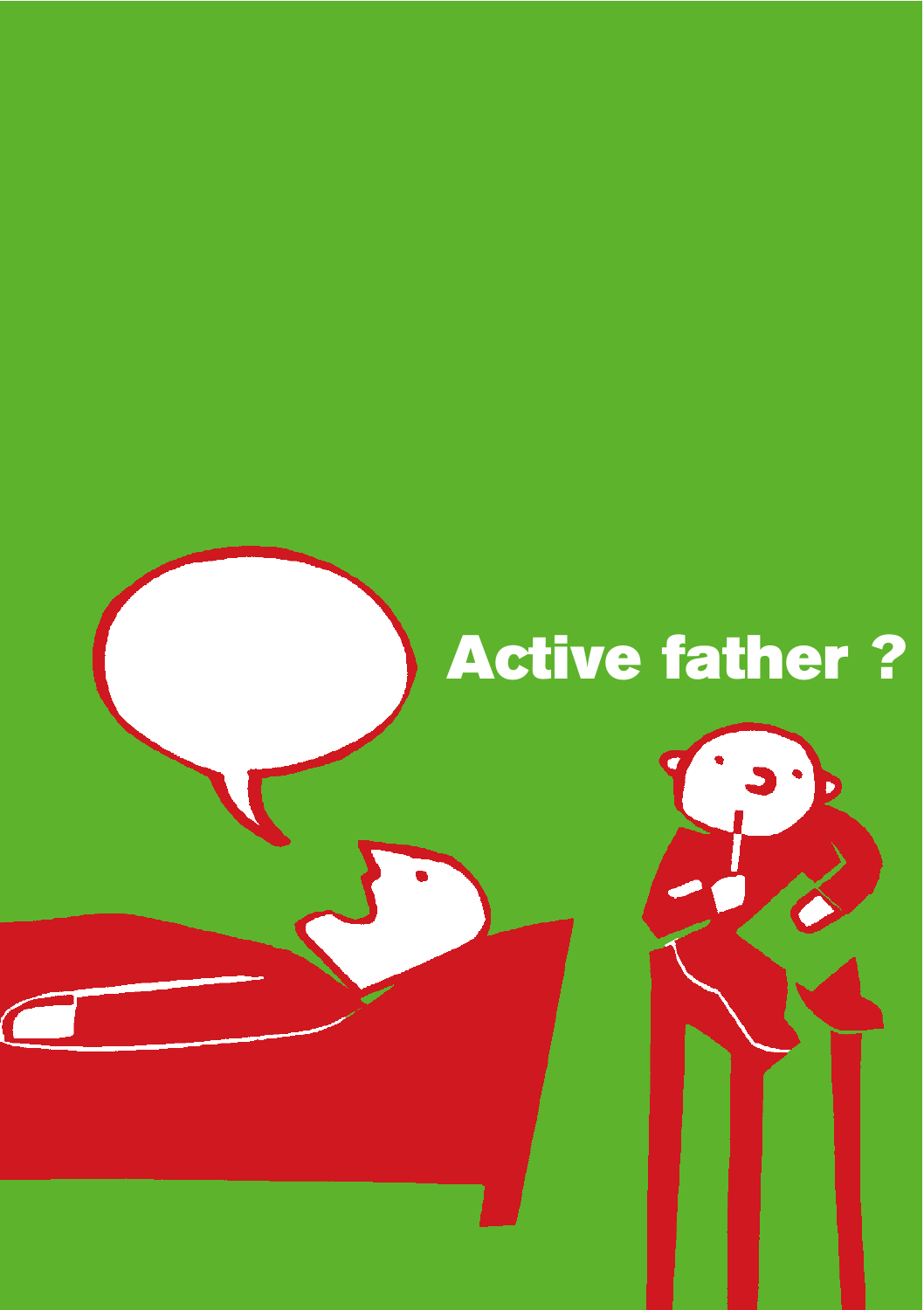### **Sir,**

Are you up for a simple game ? Just try to estimate and add up the time (in hours per week) you and your partner will spend on your child during the first years of its life. Pass this test along to your partner and then compare your results.

| TIME FOR THE CHILD             | <b>HOURS/WEEK</b> | TIME FOR THE CHILD                         | <b>HOURS/WEEK</b> |
|--------------------------------|-------------------|--------------------------------------------|-------------------|
| 1 pampering and playing        |                   | 8 shopping                                 |                   |
| 2 taking walks                 |                   | <b>e</b> clearing up the baby's room       |                   |
| <b>8</b> changing and dressing |                   | 10 doing the dishes                        |                   |
| bathing<br>$\mathbf{A}$        |                   | <b>11</b> taking the child to the day-care |                   |
| 5 putting the child to bed     |                   | centre, the pediatrician                   |                   |
| feeding<br>6                   |                   | <b>12</b> nursing the child when it is ill |                   |
| 7 meal preparation             |                   |                                            |                   |
|                                |                   |                                            |                   |
| <b>TOTAL HOURS PER WEEK</b>    |                   |                                            |                   |

# **A small calculation…**

#### **Madam,**

In all honesty, without letting yourself be influenced by your partner's answers, please estimate the time you and your partner will spend on your child during the first years of its life.

Compare your results and then check the following page for the average time a family spends on these activities and how they are organized!

| TIME FOR THE CHILD             | <b>HOURS/WEEK</b> | TIME FOR THE CHILD                         | <b>HOURS/WEEK</b> |
|--------------------------------|-------------------|--------------------------------------------|-------------------|
| 1 pampering and playing        |                   | 8 shopping                                 |                   |
| 2 taking walks                 |                   | <b>9</b> clearing up the baby's room       |                   |
| <b>3</b> changing and dressing |                   | 10 doing the dishes                        |                   |
| 4 bathing                      |                   | <b>11</b> taking the child to the day-care |                   |
| 5 putting the child to bed     |                   | centre, the pediatrician                   |                   |
| 6 feeding                      |                   | <b>D</b> nursing the child when it is ill  |                   |
| 7 meal preparation             |                   |                                            |                   |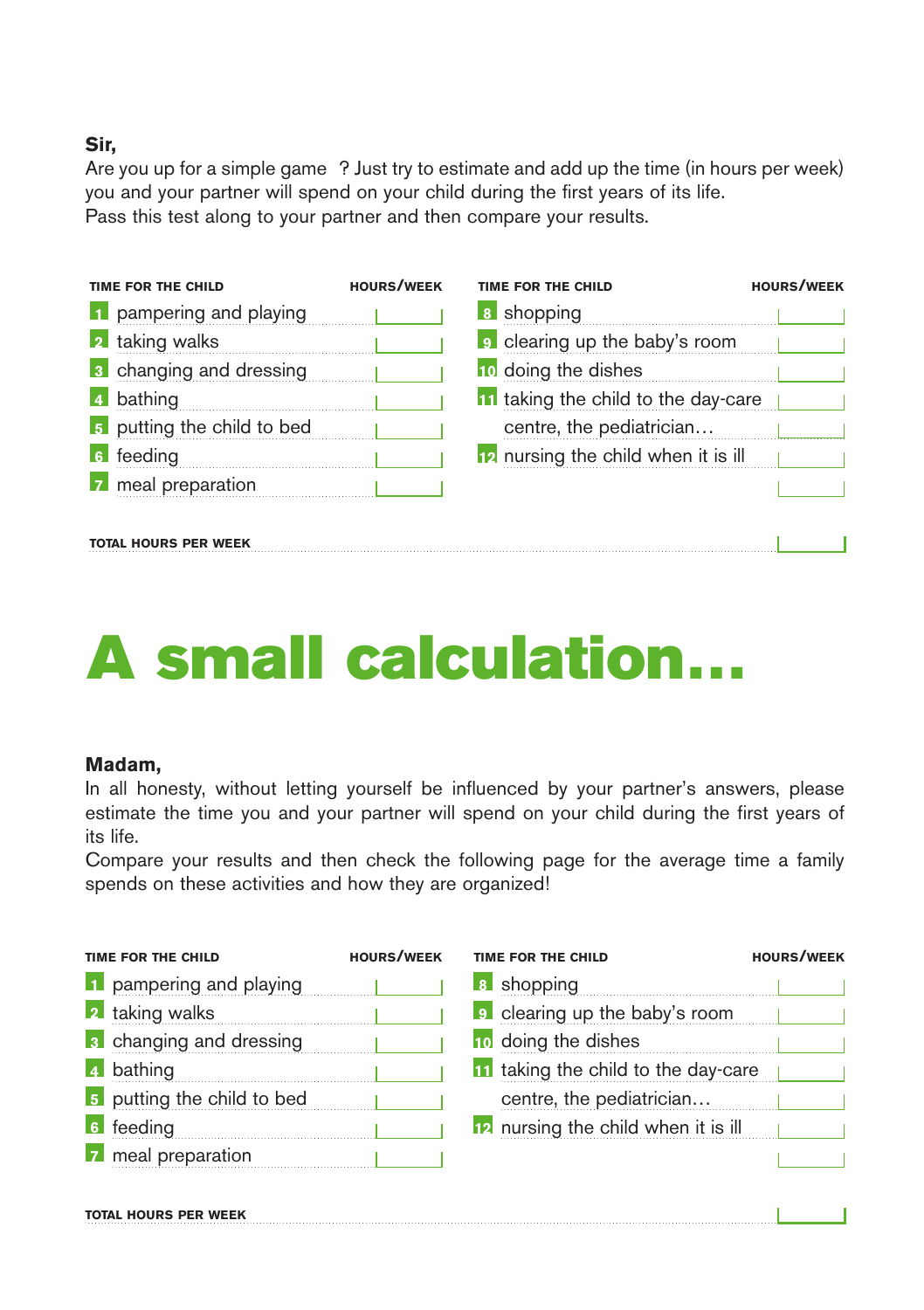## **Your summary**

Take a minute to look at the average times! Where do you fit in? This table is a great starting point for discussing the daily organization of your family.

| TIME SPENT ON THE CHILD BY THE COUPLE ALONE | <b>AVERAGE</b><br><b>TIME</b> | <b>FATHER</b> | <b>MOTHER</b> |
|---------------------------------------------|-------------------------------|---------------|---------------|
| 1 pampering and playing                     | 3,5                           |               |               |
| taking walks<br>$\vert$ 2                   | 3,5                           |               |               |
| <b>8</b> changing and dressing              | 7                             |               |               |
| 4 bathing                                   | 3,5                           |               |               |
| 5 putting the child to bed                  | 3,5                           |               |               |
| 6 feeding                                   | 10,5                          |               |               |
| 7 meal preparation                          | 3,5                           |               |               |
| 8 shopping                                  |                               |               |               |
| <b>9</b> clearing up the baby's room        | 1                             |               |               |
| <b>n</b> doing the dishes                   | 2                             |               |               |
| <b>11</b> taking the child to the day-care  |                               |               |               |
| centre, the pediatrician                    | 4                             |               |               |
| <b>12</b> nursing the child when it is ill  | 2                             |               |               |
| <b>TOTAL HOURS PER WEEK</b>                 | 45                            |               |               |

**8** & **9**

As you see, the arrival of a child into a family corresponds to the equivalent of a fulltime job. When combining this with professional activities a minimum of organization and repartition of the (paid and unpaid) work is necessary to live in harmony as a couple and as a family.

Today fathers have the right to live at the baby's rhythm from the moment of its birth and to reorganize their family life according to it. This is made possible by different types of leave that can be taken.

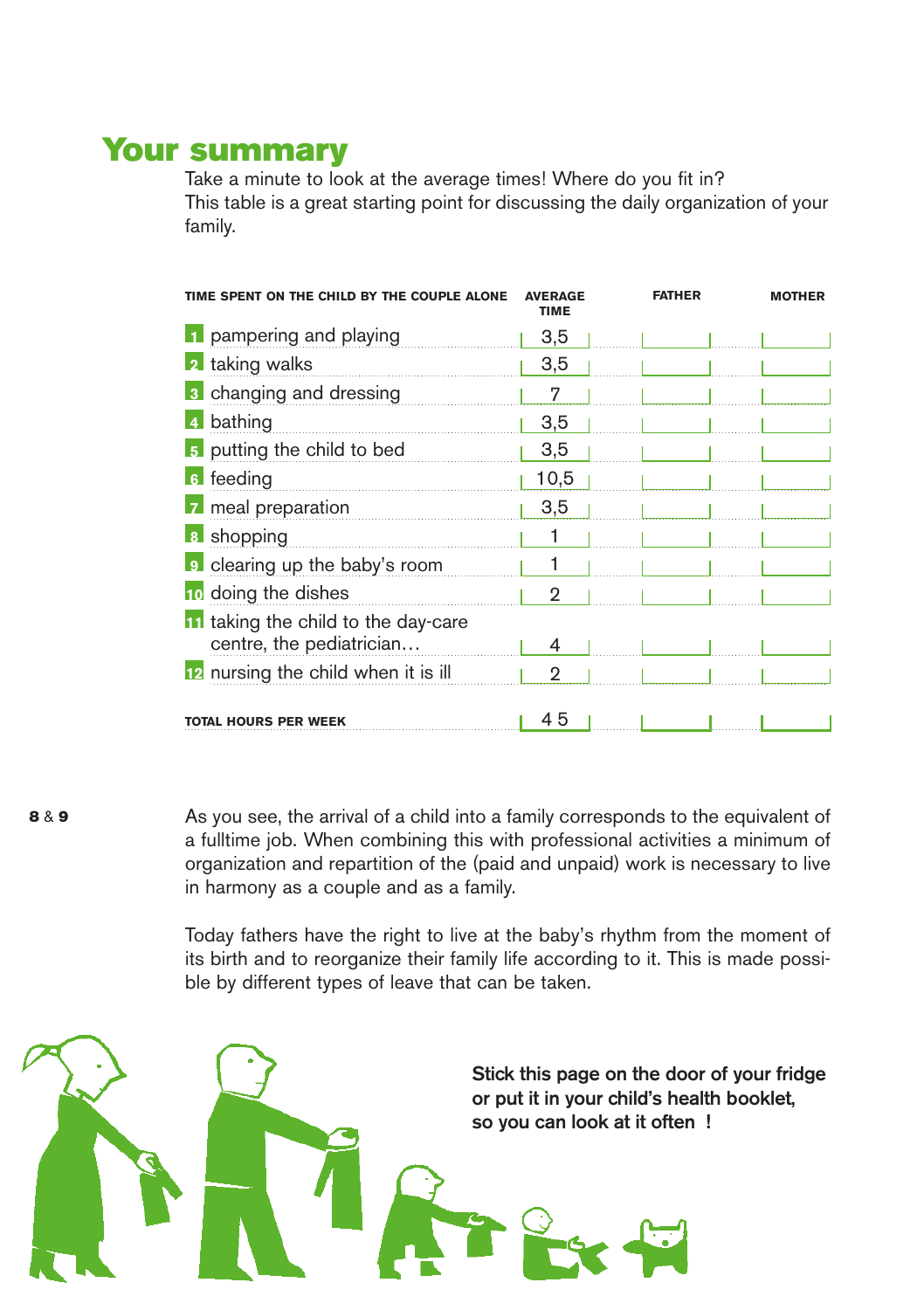# **Take your time !**

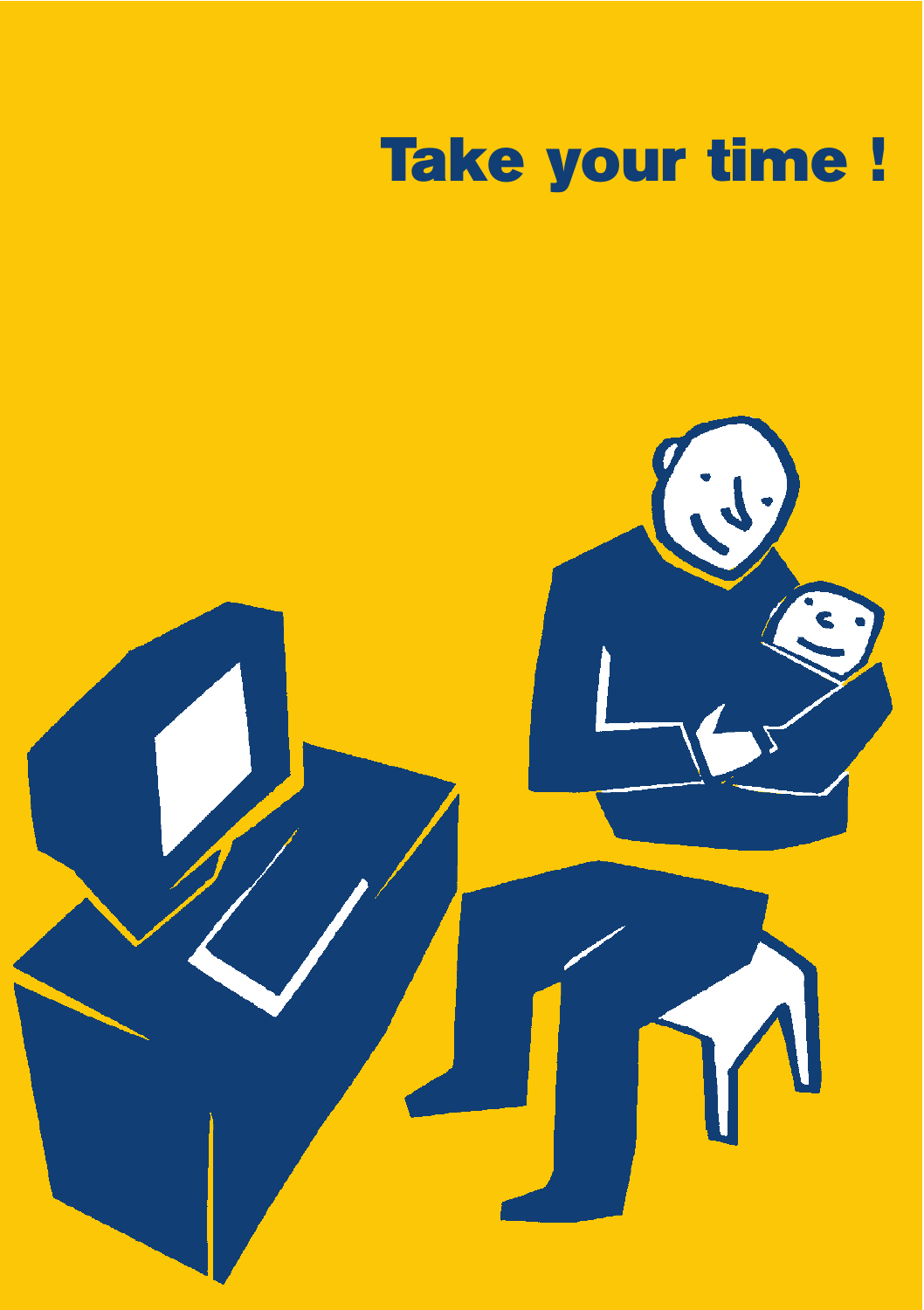You would like to take the time to be with your baby and its mother? Belgium offers different types of leave you can take as a father. Your employer may not oppose them or fire you for taking them.

## **Paternity leave**

10 days of leave, to be taken all at once or spread over a period of 30 days following your child's birth. On top of the 3 days paid by your employer, your health service will pay another 7.

In order to receive this supplementary benefit, you only need to send a written application to your health service and include the baby's birth certificate. They will then send you a form that must be filled in by you and your employer to be returned at the end of the paternity leave.

These 10 days are on a par with working days and are taken into account for the calculation of your holiday allowance and your pension. So, contrary to the situation in certain neighbouring countries, you will keep a large part of your pay and your social rights.

**Adoption leave** is a similar leave for adoptive fathers, starting from the registration of the child into the family.

**Paternity leave** is a new right for all employees in the private sector and for the majority of those working in the public sector. Please ask your staff manager, trade union and/or health service for information about the terms and conditions in your sector.

**10** & **11**

**!**

**Pay attention, paternity leave and parental leave are quickly evolving rights. Stay informed of the latest developments.**

## **Other forms of leave**

**Parental leave :** 3 months of career interruption for the father and 3 months for the mother, to be taken up together or separately and according to 3 possibilities.

- 3 months solid in the child's first 4 years
- 6 months part-time
- one day per week during a period of 15 months to keep in line with one's work as well as one's family.

**Converted maternity leave :** the maternity leave that could not be taken by the mother because of a long hospitalization or decease, can be taken up completely or partially by the father, the situation being due to circumstances beyond one's control.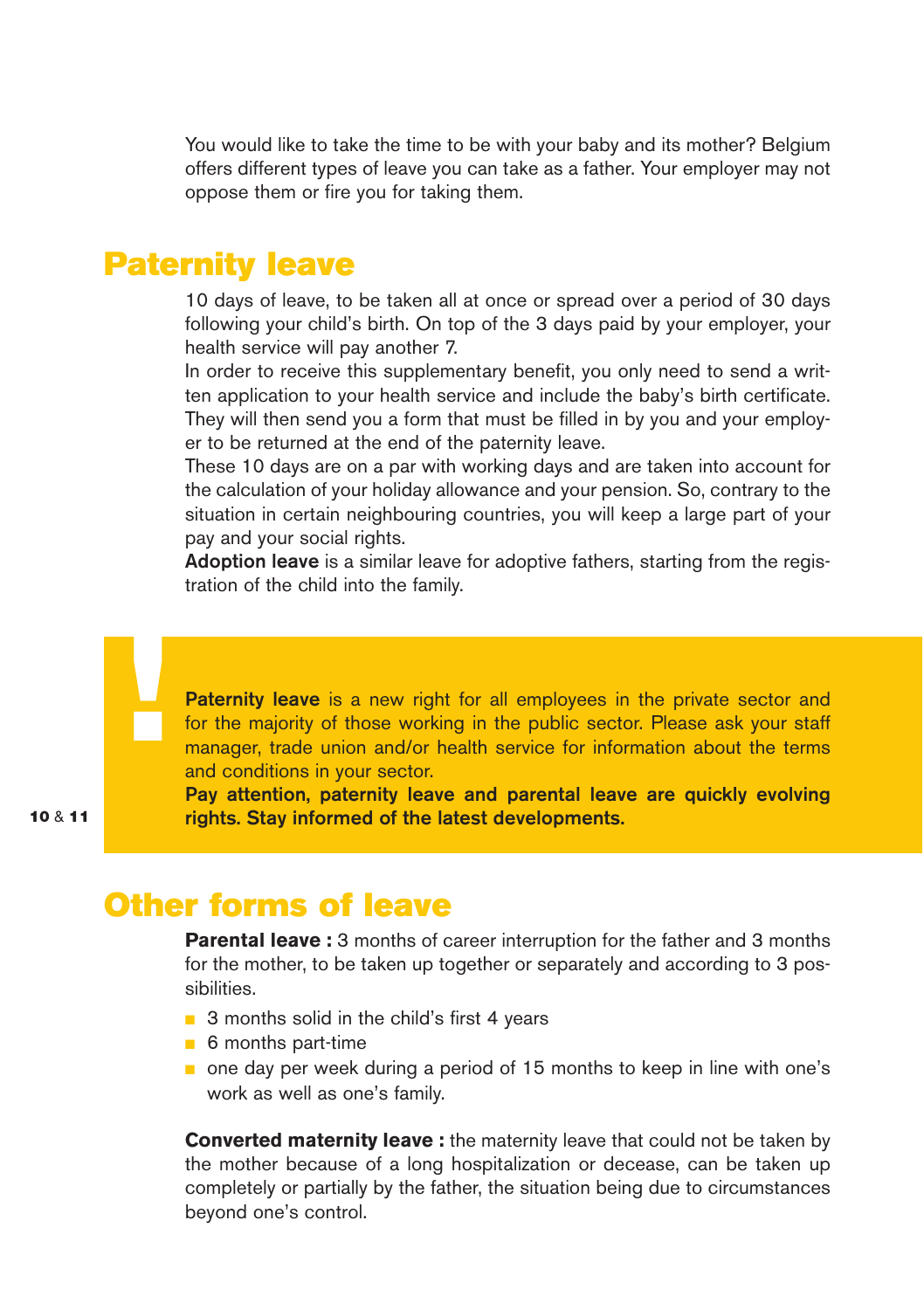## **Where to turn to ?**

For further information about

### **The terms and conditions of paternity leave and paternal leave**

first consult your staff manager or trade union, or contact :

▶ Service Public Fédéral Emploi, Travail et Concertation sociale Administration des relations individuelles du travail Rue Ernest Blerot 1, 1070 Brussels Tel. : 02 233 41 11 Fax : 02 233 48 21 E-mail : rit@meta.fgov.be Website : www.meta.fgov.be/pa/paa/ framesetfrcg00.htm

 $\blacktriangleright$  The Institute for the Equality of women and men Rue Ernest Blerot 1, 1070 Brussels Tel. : 02 233 41 95 - Françoise Goffinet Fax : 02 233 40 32 E-mail : egalite@meta.fgov.be Website : www.iefh.fgov.be

**The paternity leave and paternal leave benefits**

first of all consult your health service or contact :

### **With regard to paternity leave :**

 $\blacktriangleright$  I.N.A.M.I.

Service des Indemnités Avenue de Tervuren 211, 1150 Brussels Tel. : 02 739 76 69 - 02 739 76 55 Fax : 02 739 72 91 Website : http://riziv.fgov.be/insurer/fr/ allaitement/news020814.htm

#### **With regard to paternal leave:**

 $\triangleright$  O.N.E.M. Boulevard de l'Empereur 7, 1000 Brussels Tel. : 02 515 41 11 Fax : 02 514 11 06 Website : www.onem.fgov.be